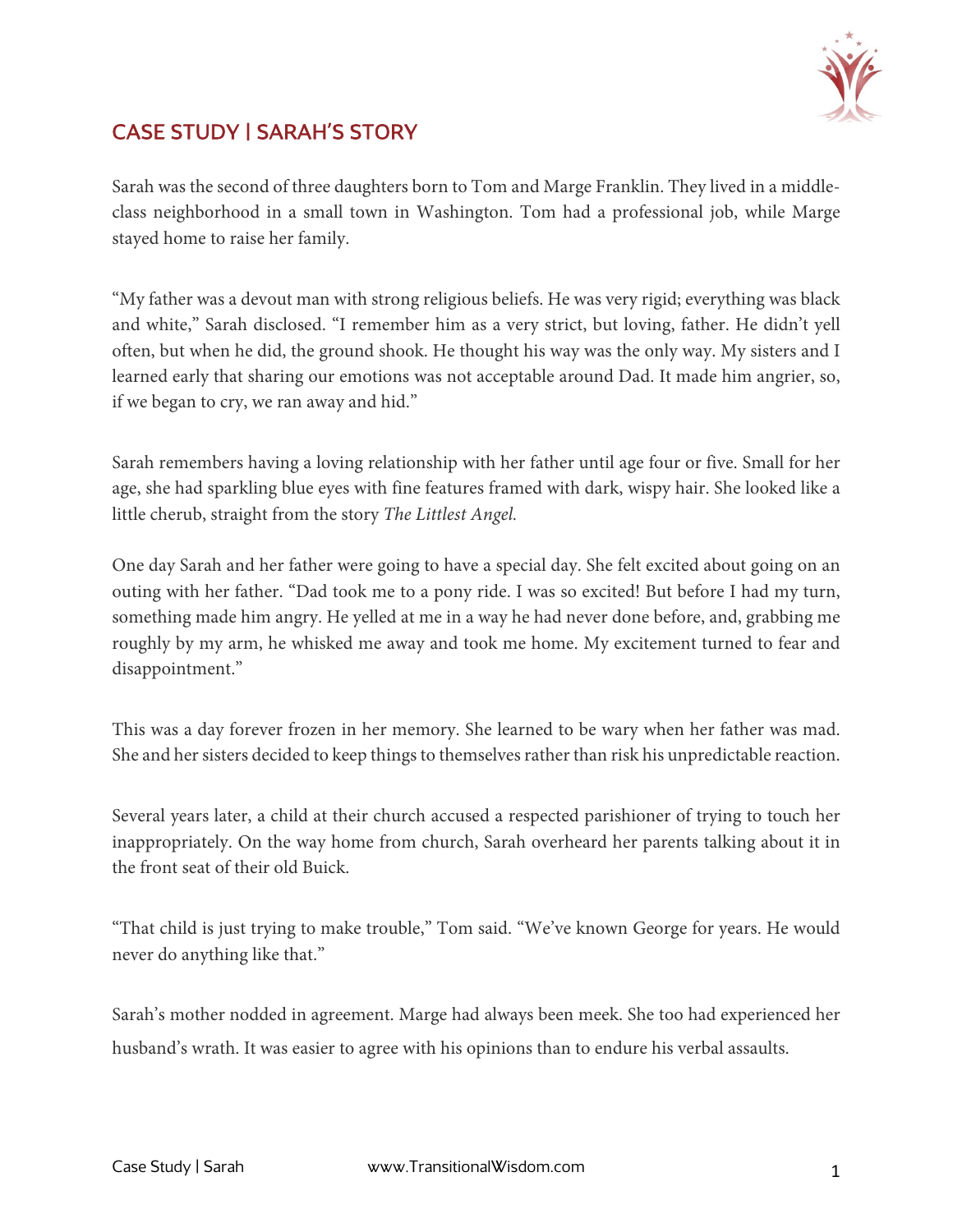At home Sarah and her older sister decided they should talk to their parents. Several weeks before, this man had tried to kiss and touch them. They had been able to push the man away and run. After that, they avoided being near him.

They entered the room with trepidation. "Daddy, Janet is telling the truth about Mr. Church." Sarah timidly whispered. "He tried to touch us too."

Their worst fears were realized when Tom bellowed, "That is not true. Why are you lying? That is a terrible thing to say. Go to your room!"

Their mother stood quietly by, never saying anything to protect them. And so, the pattern of silent mistrust took root, growing stronger over time.

As Sarah entered her teens, she began to challenge her father, but had learned to use reasoning to get what she wanted. "I wanted to get my ears pierced. All the girls had their ears pierced and I wanted to fit in," Sarah remembered. She asked her father for permission one afternoon.

"Absolutely not! Only gypsies have their ears pierced," he shouted.

Using her skill of reasoning, she innocently asked, "Is the minister's wife a gypsy?"

Losing patience, Tom roared angrily, "Of course not!" Sarah knew she had him. "Well, her ears are pierced."

"I'm not sure my dad knew what hit him, but his reasons for not allowing me to piece my ears came crumbling down. He told me that he would never pay for anything like that, but I was one step ahead. I had already saved the money."

Sarah navigated her way through her teen years using rationalization for meager control over her life. She met her future husband during her junior year of high school. A homecoming princess, she needed a date for the prom. A handsome wrestler asked. He was new that year, an outsider to all the kids who had known one another all their lives. All the girls had a crush on this charming newcomer. Now Sarah had to convince her father.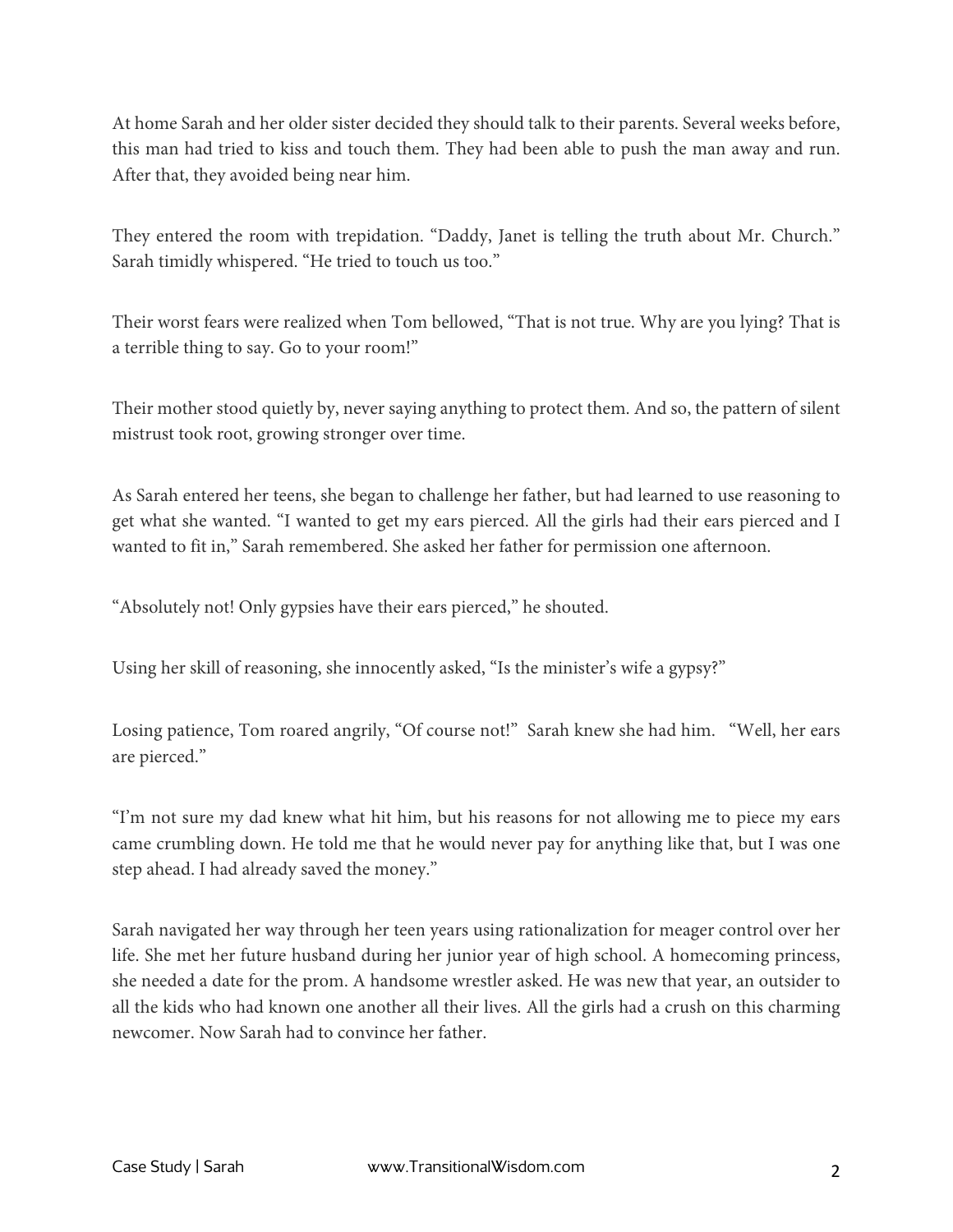The prom was the beginning of a budding romance that led to marriage after graduation. It was an interfaith marriage, her being Baptist, he a Catholic. Her father disapproved from the beginning, but for the first time in his life, was unable to break the chains of love. Sarah and her husband were married in the Baptist Church to appease her father.

Tom held on to his Catholic prejudice. Later, Sarah secretly joined the Catholic Church. She and her husband were remarried. Not only were her parents not invited, they were not even told. Sarah knew her father would never forgive her.

"My dad and I remained in relationship, but things were not the same. I had to hide my personal faith from him," Sarah sadly admitted. "My parents were never part of my children's first Holy Communion and confirmation in the church. They missed many other opportunities with us over the years because of Dad's judgment. I could not share my decision to convert to Catholicism and raise my children in the faith."

Many years passed, leaving this unresolved rift continuing to cloud their relationship. They still got together, but there was a limitation to the relationship. Over time, Sarah was deeply saddened by the loss of a closer relationship with her father.

The phone rang, waking Sarah from a deep sleep. It was her older sister Lauren. "Sarah, Dad's in the hospital. Please come."

Eighty years old by now, he had been sick with the flu, making him weak and unstable. Then he took a fall, breaking both hips. After evaluation, the doctors admitted him to the hospital. The flu had developed into life-threatening pneumonia. Given his compromised health, surgery to repair his hips was too risky. He would never walk again.

Sarah spent the months before her father's death traveling to see him. They had many conversations about the past. At first Tom's judgments dominated Sarah's efforts to support him. One afternoon in the nursing home, Tom began yelling at Sarah and Lauren. Lauren became like a small child and shrank back, but Sarah refused to let her father behave so disrespectfully toward her.

"Dad, I love you," Sarah began. "But you've always been a bit of a bully when you wanted us to do things your way. There were times when we didn't feel safe. It is time you stop trying to get us to be the way you want us to be and begin to listen to what is important in our lives."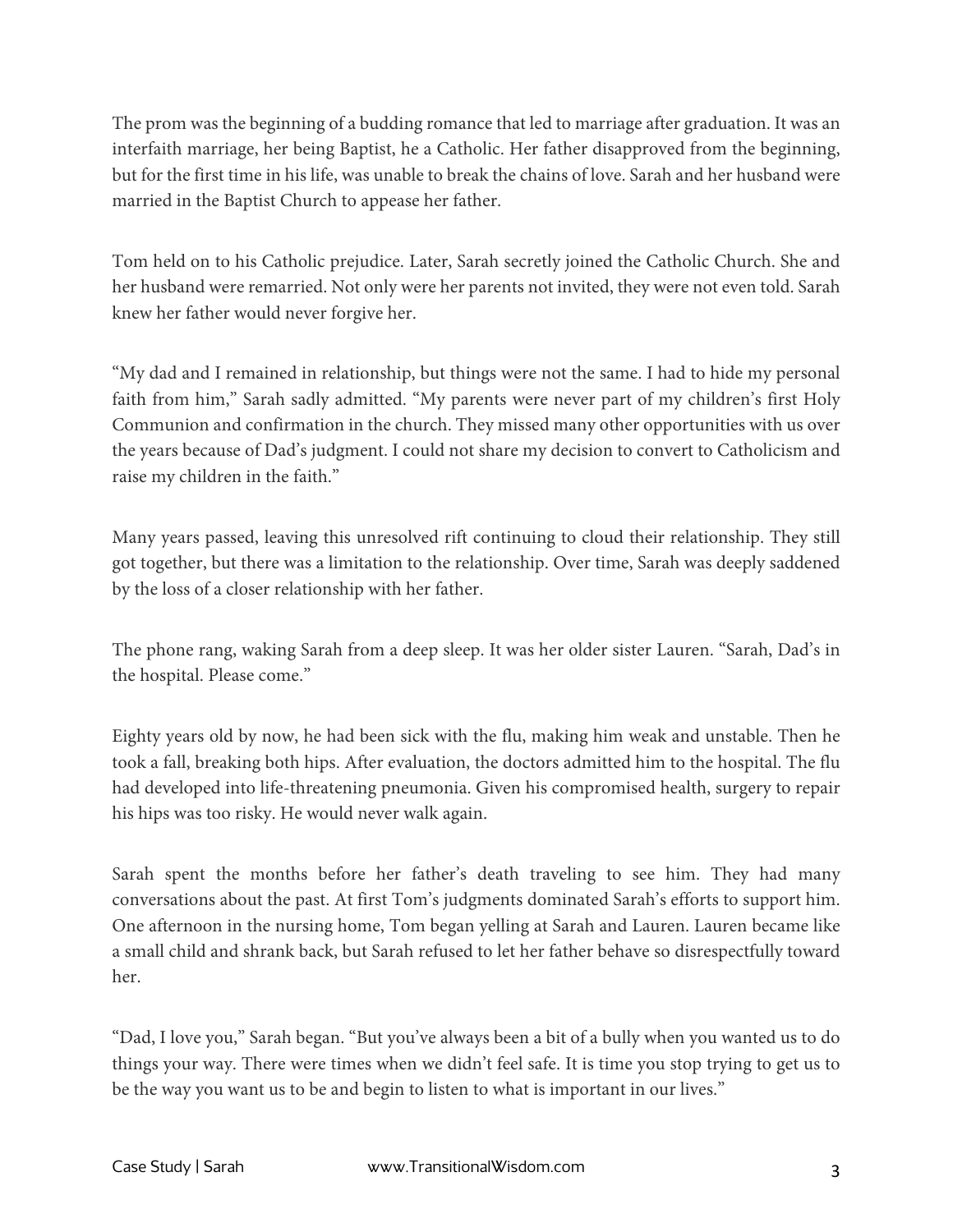With Lauren standing in the background, Sarah poured out her feelings about her childhood and how unsafe she had felt. Through her tears, Sarah finally took a stand. "Dad, I have done a lot of personal healing with a therapist. There were so many times I was afraid of you. I felt so betrayed and unsafe when you didn't listen to us after Mr. Church tried to kiss and touch us," she yelled. "You were our father. It was your job to protect us, and you didn't do it!"

Tom was ready to hear the truth. For the first time he not only asked what had happened—he listened. His daughters had been abused. His broad shoulders crumbled under the weight of what had happened to his daughters. "I am so sorry. I was a horrible father. I didn't take care of you. Can you ever forgive me?" he pleaded. "What can I do to make this right?"

"You can apologize to us." Sarah and Lauren replied in unison.

After that everything shifted. This led to them being able to talk about other things that had been denied over the years. He began to ask questions, and for the first time in his life, he listened, his defensiveness gone. It led to many additional open, honest, and genuine conversations.

Two weeks before his death, he looked at Sarah as they were saying good-bye, "Sarah, I am so proud of you. I want you to know this. You are so beautiful." His clarity was profound. Tom had never muttered words of praise. They pierced Sarah's heart with a joy she had never felt.

"The acceptance and pride from my father were the lasting gift," Sarah expressed. "It overrides the challenges from the years. The resolution was positive closure, lasting peace for him and for me."

That was the last time they had meaningful conversation. Two weeks later, the final call came.

It was Lauren. "Sarah, he's declining faster than hospice thought. You need to come."

Sarah had a lot of things going on at work. How could she delegate? "I knew I had to be on the next plane. He was dying, and I wanted to be there with him and my family."

Sarah arrived to see her father semiconscious. "Hi Dad, we are all here."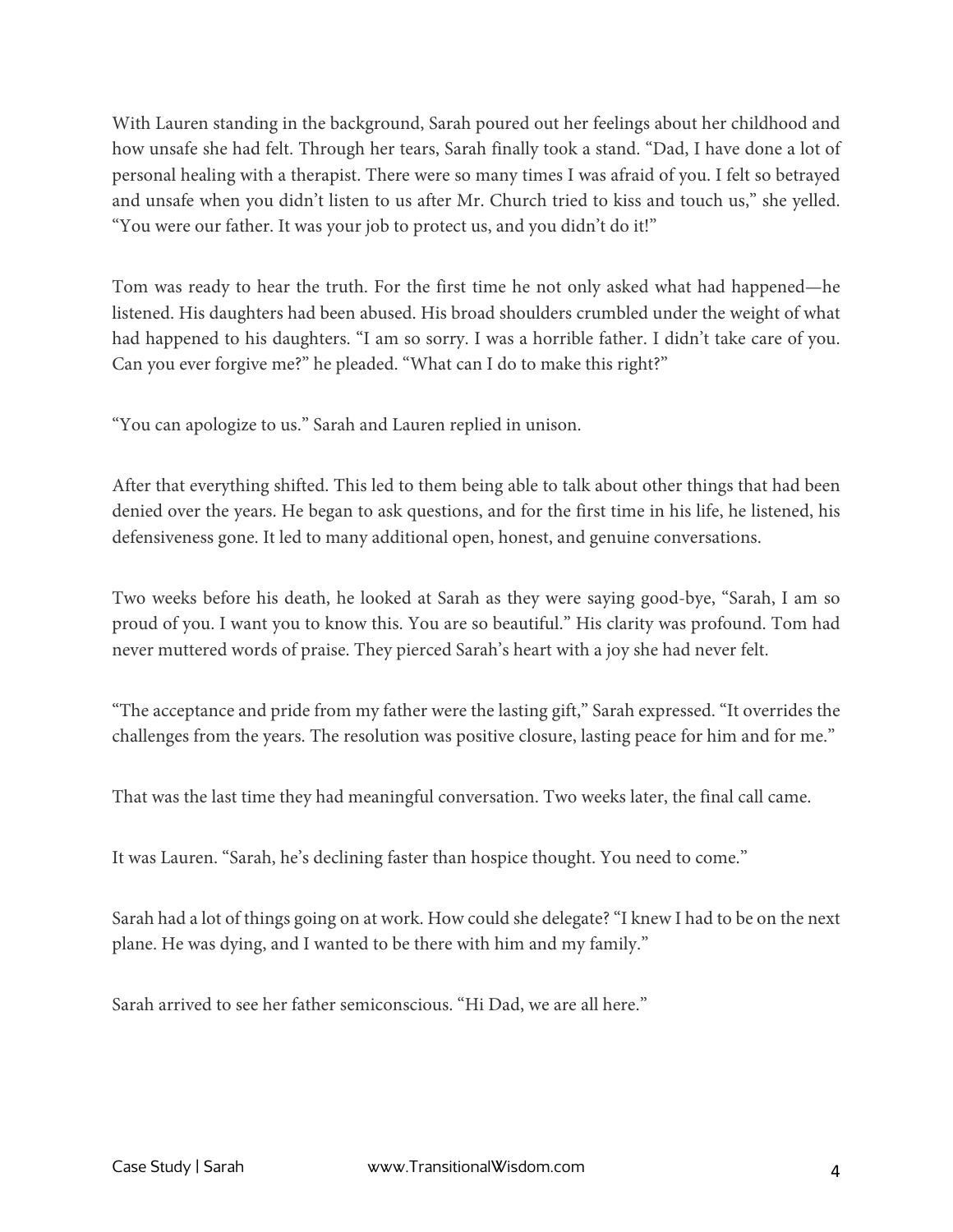Lauren had been by her father's side almost continuously. She was exhausted and needed rest. After conferring with the hospice nurse, they agreed Lauren should go home now. Sarah would call her if there were any changes.

"That last night with my dad was very special for me," Sarah remembered. "He knew I was there. Conversation was unnecessary. I sang to him. It was sweet and intimate. I think I felt closer to him that night than ever in my life."

Tom died the following morning. He was at peace and complete with his life. He died with dignity.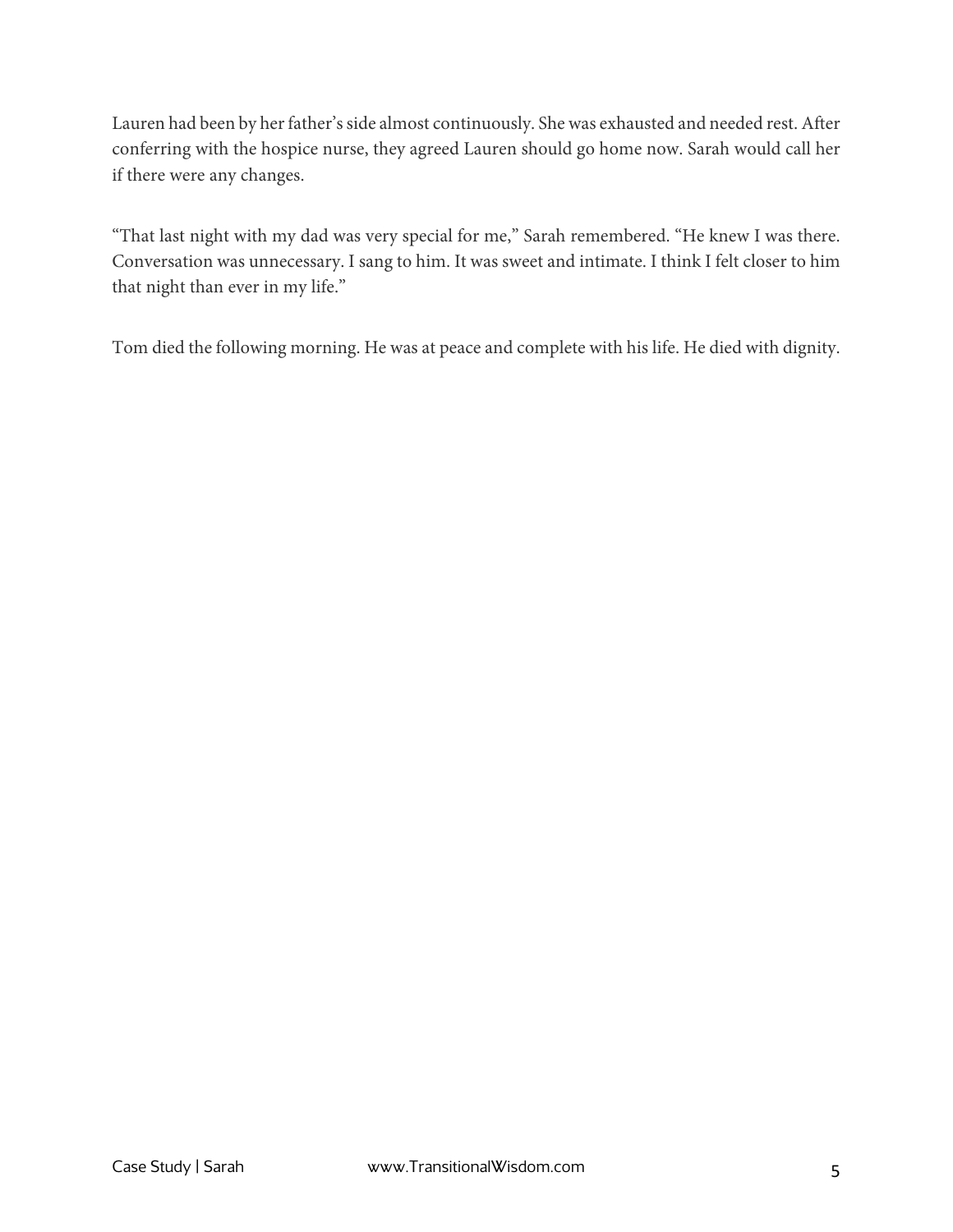

# CASE STUDY | SEAN'S STORY

On February 8, 2011, at the age of sixty-four, my father, Robert Craig Smith, died after a short battle with pancreatic cancer. He left me with fourteen words that have changed my life forever.

My dad was my best friend. As a child, I idolized him. He went to all of my baseball games and supported me in all areas of my life. He was the "good guy," always standing up for me when things were rough. I always felt his love for me, something he never let me forget. He was my biggest fan.

When Dad was diagnosed, he told me, "If I could write my ending, I will go peacefully, by myself, with no fanfare."

This was who my dad was, a modest man, never drawing attention to himself, maybe not even recognizing the amazing person he was. I didn't want him to die without knowing what he had been for so many others, how much he had positively impacted their lives.

A couple of months prior to his death, I planned a Celebration of Life party in his honor. I invited many friends and family members, some he hadn't seen for years. I asked them to bring their fondest memories to share. On the day of the party, he was too ill to attend. Rather than cancel it, I did what any good son would do: I prepared a video of the gathering, having each person give a personal message on camera to my dad. We all laughed and cried, sharing the special moments we had enjoyed over the years. I learned new things about Dad that day, giving me even more reason to admire the man he was. What touched me the most was how big an impact he had made on so many people.

I had every intention of transferring the video onto a DVD so I could share it with Dad, but every time I tried, there was some glitch in my equipment. I put the project on the back burner, almost forgetting it altogether.

Time seemed to pass quickly. Two months later he began to let go of the will to live. The disease was consuming him. We called hospice and set up a hospital bed in our living room, offering plenty of room for him in his final days. He requested the nurses to medicate him heavily, hoping he would pass away in his sleep.

They gave him his wish, applying two huge pain patches to provide constant relief. He was still able to communicate and kept telling me that he wasn't in any pain— but he wasn't my dad anymore. He was in an altered state of consciousness, not remembering where he was, that he had cancer, or even who my wife and children were at times.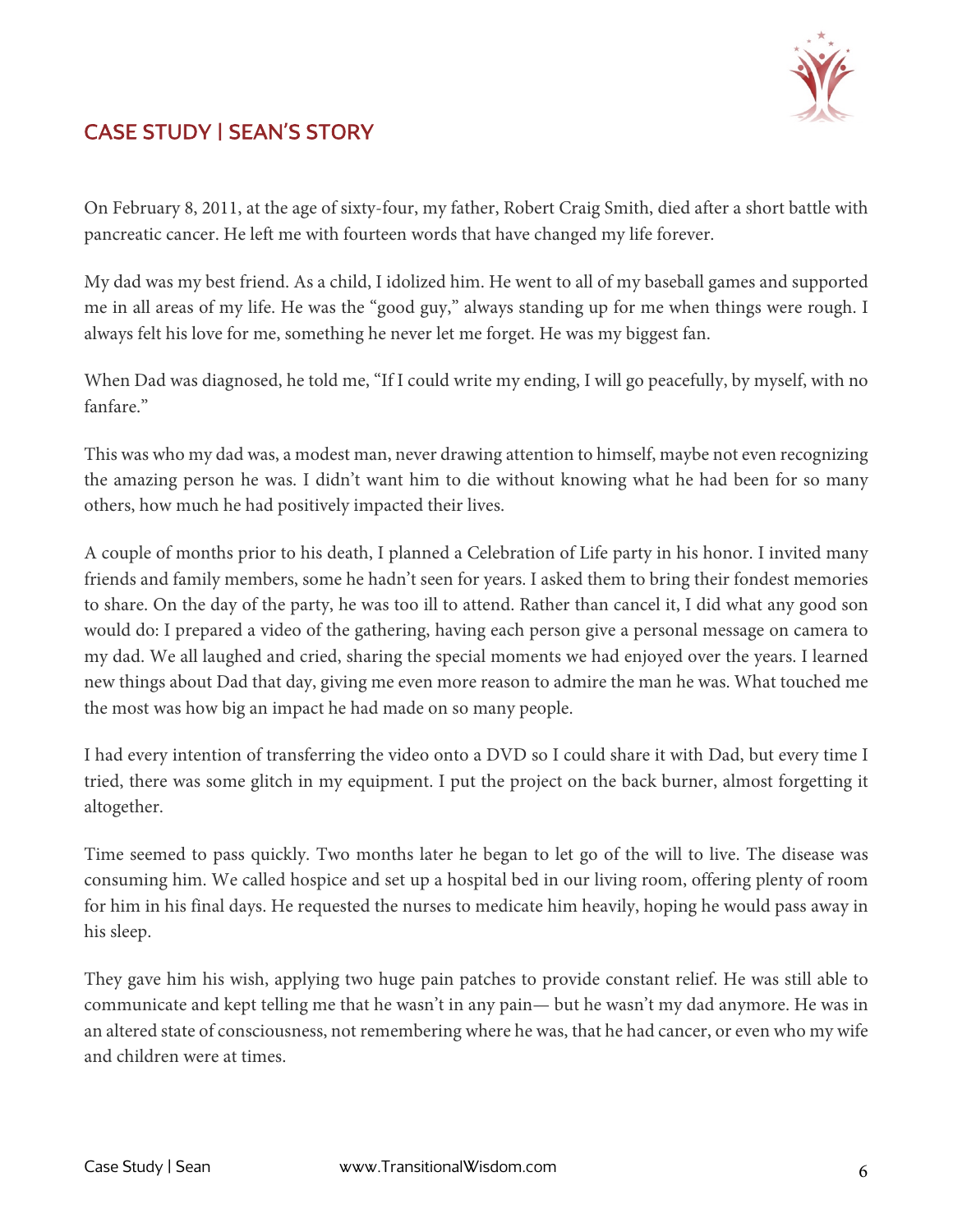Finally, I was able to burn a DVD of the Celebration of Life party. It was important to me that he knew what an amazing man he was, how he had touched all of us. I wanted him to know the magnitude of the legacy he was leaving for us. I wanted him to hear the words that are usually saved for a funeral.

The end was near, and my unspoken words were beginning to crush me from within. There were still things I needed to say, messages he needed to hear. Finally, I couldn't take the anxiety anymore. I called the nurse, told her I was emotionally incomplete, and asked if I could remove the pain patches for just a little while. I longed for one last conversation with my dad.

On Sunday morning, I took the pain patches off his shoulder. Later that evening, he was himself again. My wife and two children said goodnight to him, sensing this would be their last good-byes.

I stayed with him, held his hand, cried, and unloaded my heart. It was time to play the DVD. While he was unable to open his eyes to see all of the faces, he heard their voices singing out the words of endearment. Tears welled up and gently fell from the corners of his eyes. I shared with him how much he meant to me, what a special father he was, and the legacy he was leaving behind. I told him I loved him so much and was honored to be his son.

Holding his hand, I shared, "Dad, you are amazing. You were the best dad and did a great job. I love you so much. I am honored to be your son. Thank you, I love you so much."

He weakly squeezed my hand. A smile graced his face.

"Dad, are you complete? Do you need to see or talk to anyone else before you go?" I tenderly asked.

He assured me that he was complete and ready to go. And then I asked the question that was quietly screaming inside of me.

"Dad, how can I make you proud of me after you're gone?"

He shook his head as though I had asked a silly question and said, "Be who you can be, do what you can do, and live a good life."

I felt those fourteen, unforgettable words land on my heart. He had given me a torch of true wisdom that I would be honored to share with everyone I cross paths with along my journey. "I'll do my best, Dad."

Shortly thereafter I told him what I had done, taking off the pain patches for one final chat. He said "Seanie, thank you, son. I love you. Now put those things back on!" When he said he was complete, I guess he really meant it! Hours later he passed peacefully from this life.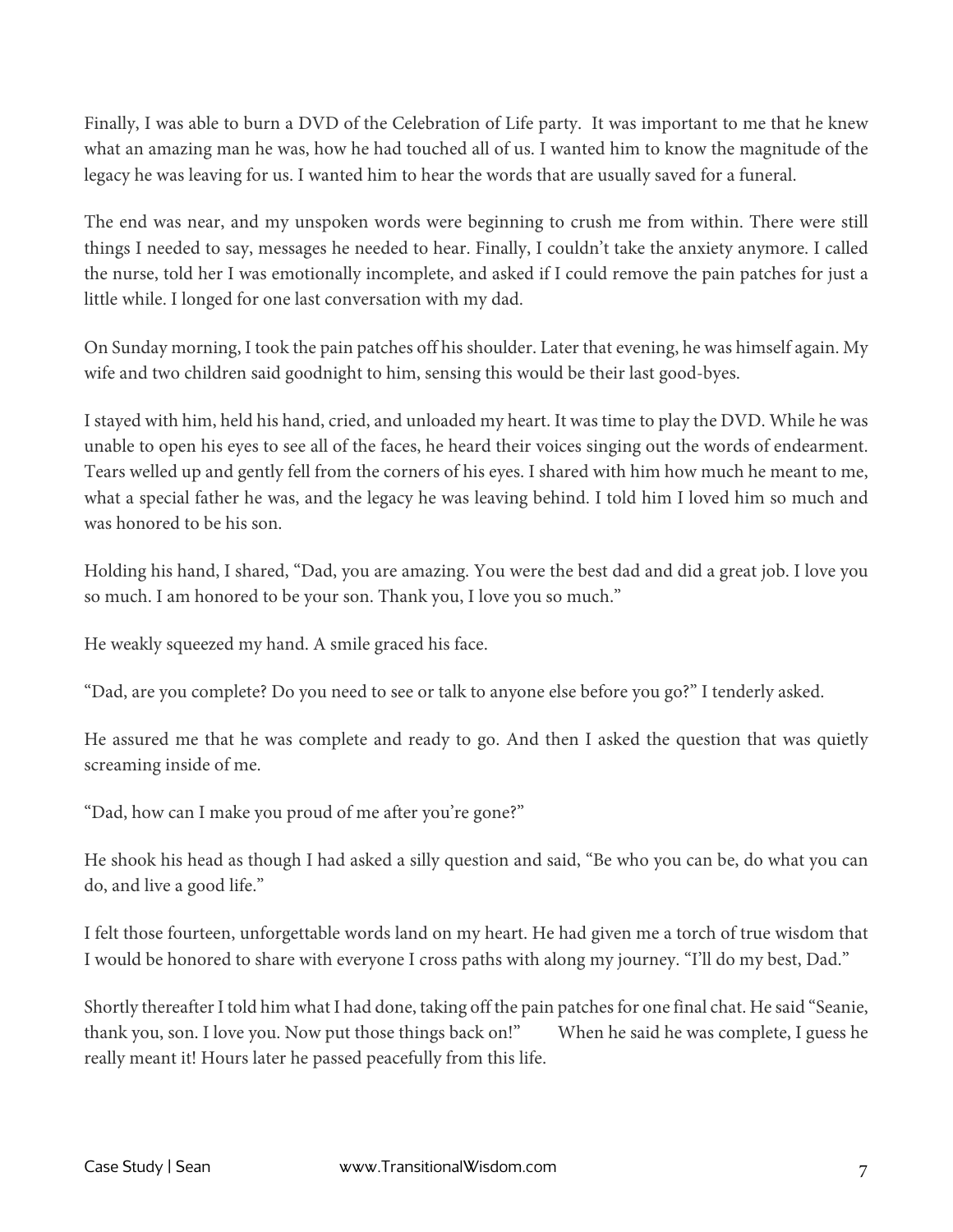*My interview with Sean was intended to be the story of his father's death and lessons learned as they all let go. Along with the tenderness of his father's passing, Sean shared a different experience he had with his mother, both from their tumultuous relationship as he was growing up and during her last years. They healed the chasm as she faced her death. Below is the story of how she completed her life, and the depth of the healing that occurred between mother and son. A well of understanding and compassion transformed their relationship, leaving a lasting love and deep respect in Sean's heart after she was gone.* 

My relationship with my mother, Susan Elaine Smith, was wrought with challenges from the time I was small. My parents fought about everything, making their marriage difficult to live with. Although they waited to divorce until I turned eighteen, it took its toll. Their divorce was challenging for me, and I blamed my mother for much of their problems, something that resurfaced years later.

I carried my anger for years, distancing myself from my mother. We always seemed to be like oil and water. There were so many wasted years of misunderstanding one another. But I worked hard at releasing the anger I had harbored for so long.

My children adored her. She was Paint Grandma to them, an endearing name identifying her as the one who had introduced art into their little lives. She was a wonderful grandmother who cherished my babies, something I will always be grateful for.

Six years ago, Mom was diagnosed with lung disease caused by years of smoking and neglecting her body. My anger swelled when I first learned of her disease. "Why didn't she take better care of herself?" She was only fifty-eight years old.

Again, the years of blaming her for our distance roiled beneath my skin. I felt guilty for my anger; after all, this disease would eventually lead to her death. She would not be around to watch her grandchildren graduate from high school or college or be at their weddings. My heart wept deeply.

Sometime after her diagnosis, she called. We spoke for three hours, a record for our relationship. Mom shared stories of her childhood, something she had never done with me. She had had so many abuses as a child. I never imagined how any child, let alone my own mother, could go through such pain and betrayal.

Suddenly the blinders came off. I saw her in a new light, with a deep compassion burning in my soul. How she had survived the unspeakable atrocities of her childhood was beyond anything I could comprehend. Instead of being the "bad guy," I now saw her strength and the wisdom she had developed over time.

Our relationship was forever changed. She was vulnerable and real to me for the first time. The years of distance evaporated. A deep sense of compassion replaced my years of anger. Mom gave me a gift by sharing her whole self with me, a gift I will treasure always.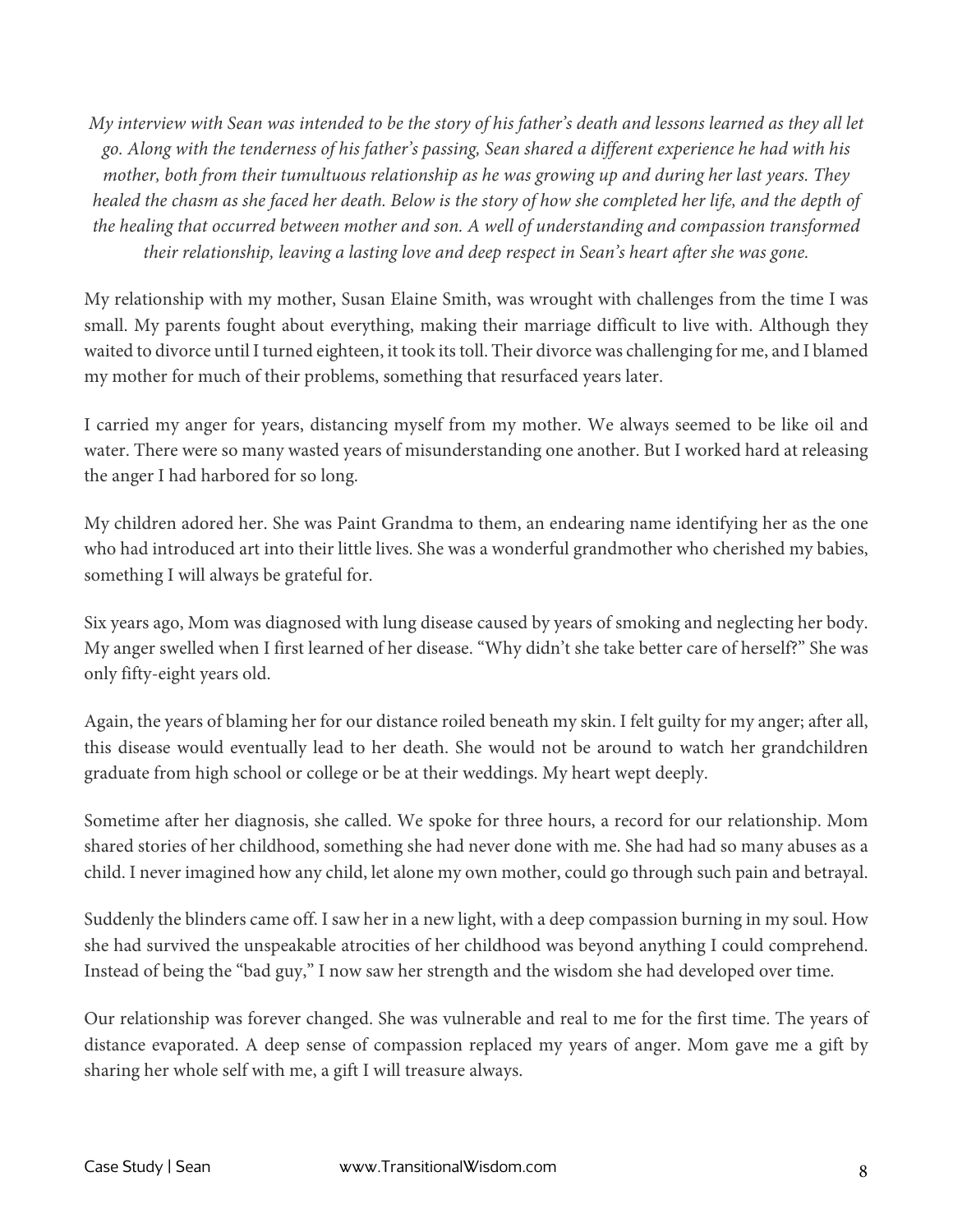The following five years Mom had frequent hospitalizations when her breathing was difficult. These bouts became almost routine, sending off no alarms or rushes to the hospital.

My sister, Cindi, called, "Mom's in the hospital again. This time, it's different. Sean, you need to come."

I arrived to find her in a coma and on life support. It hit me hard. My mom was dying. She looked so vulnerable lying there hooked up to machines meant to keep her alive. She had an advance directive, so her wishes were clear. She didn't want her life extended if there was no chance of improvement. My sister and I made the decision nobody wants to make––to "pull the plug."

We called friends and relatives, those she loved and who loved her. A celebration of her life was hastily organized and, throughout the day, many came to honor Mom. My wife, Cybil, brought our children, McKenna and Ecksley. It was bittersweet.

Having lost my father just the year before, McKenna and Ecksley had learned about death. This time it was their beloved Paint Grandma they would say goodbye to for the last time. This was very emotional for them, and for us, as their parents. Watching my children in pain broke my heart.

The children each made something for Paint Grandma. Entering the room, Ecksley approached with his gift, a small racecar he had painted and treasured. Holding it close to his heart, he stood by Mom's bed. It was precious to watch as he placed the car on her chest as his final offering.

McKenna then presented her gift to Paint Grandma, a special drawing inspired by her love for Mom. It was time for her final good-bye, as she also placed her gift on my mom's chest. As a ten-year-old, she had a little better grasp of death than her younger brother.

Shortly after, Ecksley was sitting in his chair, visibly contemplating inside his six-year-old mind, trying to figure out what was really happening. He turned to my wife and said "Paint Grandma gave me the best present ever. She taught me how to do art."

Cybil asked if he wanted one more moment, to say those words to her too, and he said yes.

Tears streaming down my face, I watched this beautiful final exchange between a small boy and his beloved grandma. The innocence of my children and the tenderness of the moment were palpable.

Walking out the door, they both looked back for one last time. "We love you," they whispered in unison.

My sister, a close cousin and I stayed with mom for a while and then there was just me remaining. The last few hours were special. I had a one-way conversation with Mom, telling her so many things I had never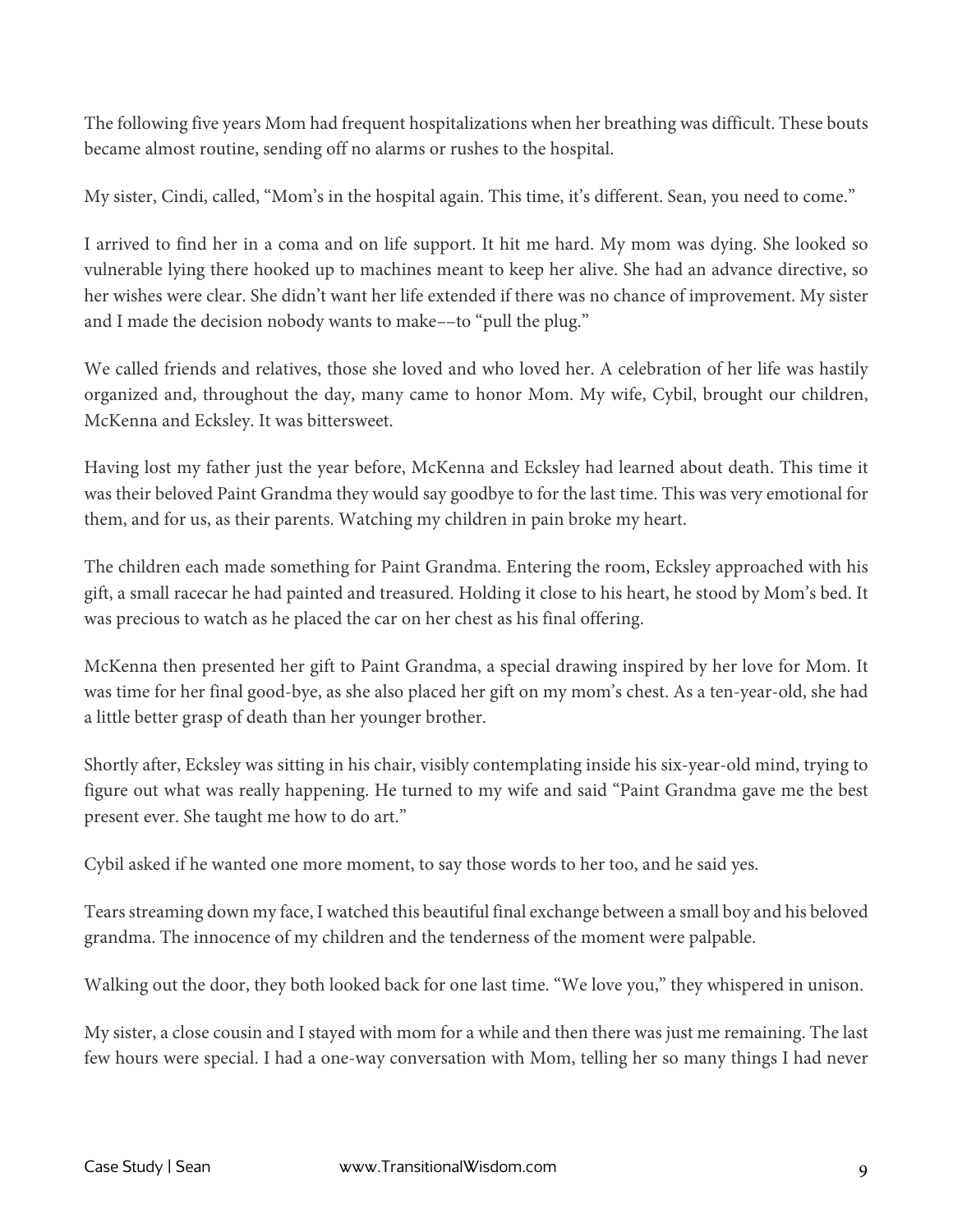shared. I unloaded my heart. I've heard hearing is the last sense to go, so I believe she heard my last conversation and felt my love for her.

I dozed and awoke just as she took her last three breaths. The peace she longed for was finally hers.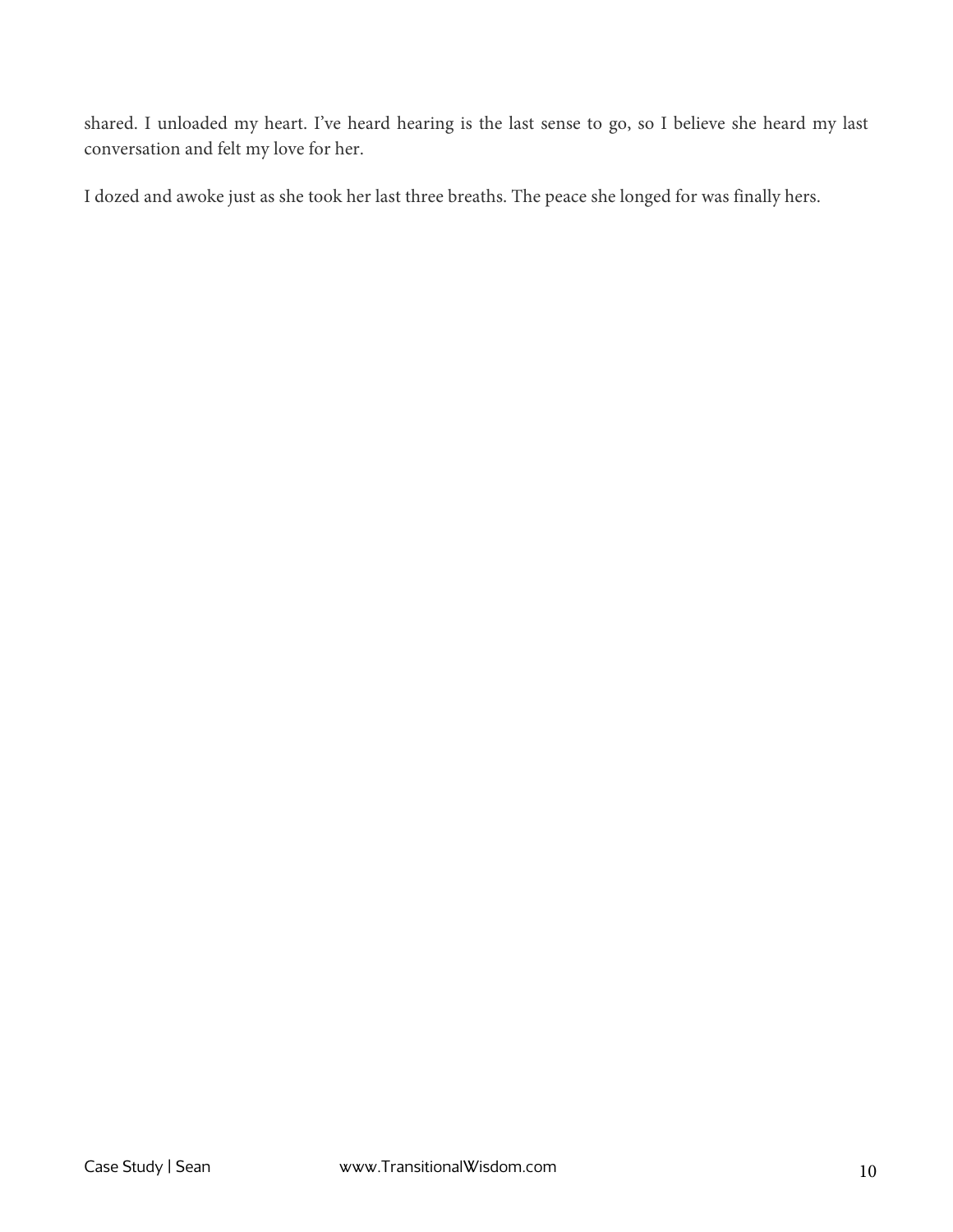

## CASE STUDY | MARY'S STORY

In August 2012, my mother-in-law, Mary, fell. Her wrist was shattered, as was her confidence. I spent a week with her and easily fell into a routine familiar to us both. She had been declining slowly up to the fall but had enjoyed her ninetieth birthday the month prior. She was in good spirits, and we had long conversations about the road we had traveled together over the years.

One evening she shared, "Morning Star, I've had a good life. I've been fortunate to have a wonderful family and even have another great-grandson to welcome into the world."

"He is adorable, Mary. Les has waited a long time to have a grandbaby. I have never seen her so happy," I said. "I'm glad you're still here to meet him. Babies remind us that we're part of a bigger circle of life and love."

"You and I have so many shared memories. Remember our trip to Cozumel and Isla Mujeres? I loved watching you swim with the dolphins," she mused, "and our trip to Scandinavia. We had such fun!"

"They were very special for me too, Mary. We have seen births, deaths, moves, and travels, all the things that make up life. I love you so much and am proud that you are my mother-in-law. You have seen me at my best and at my worst. You know me pretty well!" I chuckled.

There was ease in our conversation, as we sat in her living room, a glass of Chianti in one hand, Brie and crackers in the other. This had been our evening routine as we traversed the globe. We had grown to know and love one another over our wine and cheese on our travels together.

"I don't think I have a long time left. Sometimes when I think about it, I get a little frightened. I have always believed in God, but what if there isn't one, what then?" Sheepishly, she said, "I feel guilty for even questioning. Am I a bad person to have these doubts?"

I looked into her eyes, seeing her quest for understanding. "My mom and I had conversations about the existence of God in her last months. She had become a spiritual agnostic during much of her adulthood, but in those last months, she wondered. I used to joke with her and say, "Mom, is there is no afterlife, you won't know, and if there is, you'll be pleasantly surprised. It's a win/win! She always laughed at that."

Mary laughed too. "I guess that is a good point!"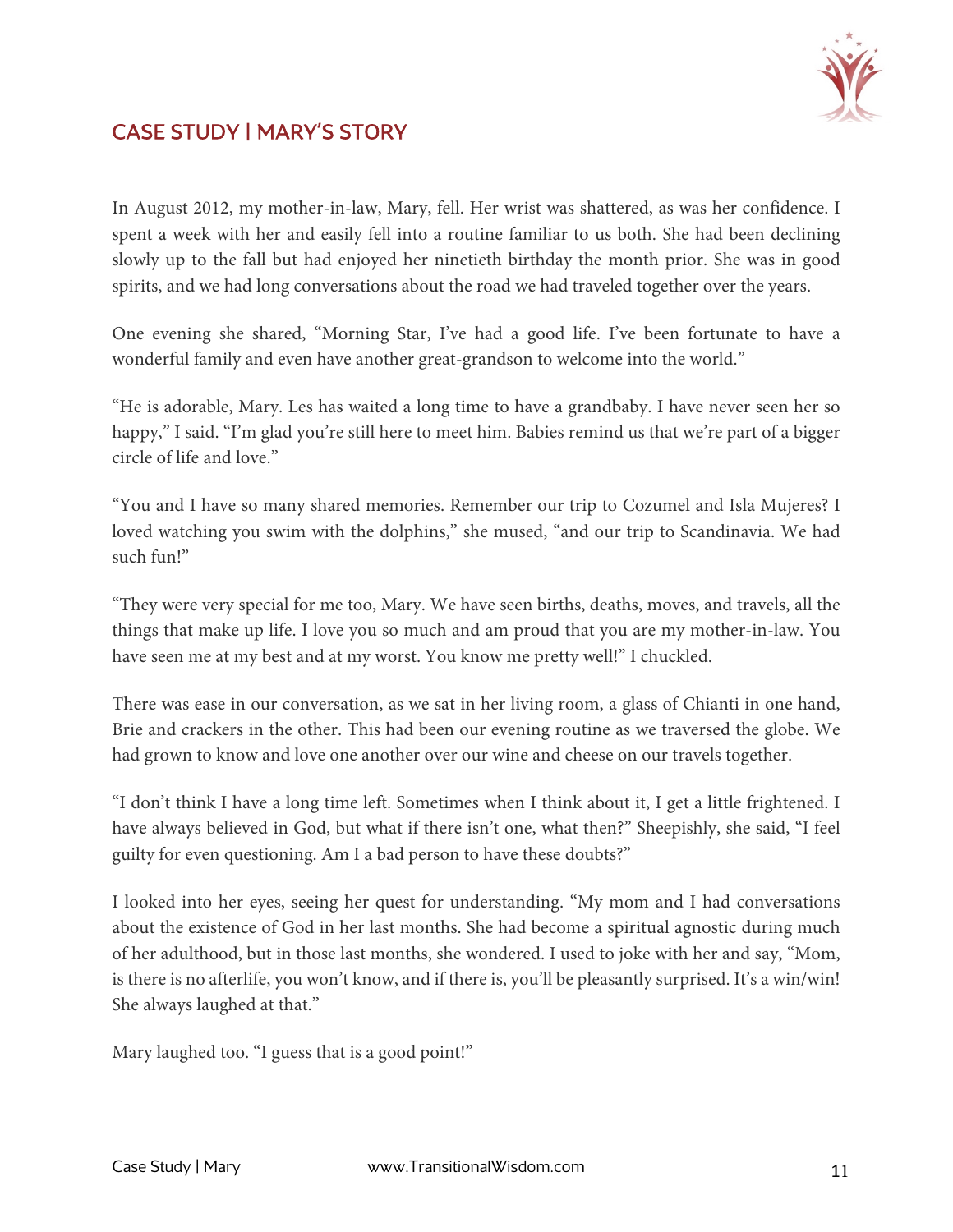At the end of my week with her, she held me tight, "Thank you for coming; I knew you would. Things can happen. I just want you to know how much I love you."

I knew this might be the last time I saw her. Tears stung my eyes as I walked out the door.

Since my grandchildren had been born, Mary had spent several Christmases with us at my daughter Sarah's home, and each Easter we would make the pilgrimage to GG's house in search of colored eggs. It was always a highlight for GG and the children alike.

In December, Sarah suggested we drive out for a last visit. My grandchildren, Tyler and Jordyn, were so excited. They loved their GG, the name Mary had given herself so the great-grandchildren wouldn't have to stumble over the lengthy title Great Grandma. She thought the abbreviation sounded racy. So off to GG's we went.

Opening the door, I saw Mary sitting on the lift chair we had gotten in August. Looking up, she smiled sweetly with a lost look and vacant eyes. It was clear she didn't recognize us. Four months had passed since I had seen her. Her decline was dramatic. With so much weight loss, I almost didn't recognize her.

Tyler and Jordyn ran to her. Sarah had prepared them before our arrival. They knew GG was very sick. They had never had anyone they knew die. Tyler had a friend at school whose grandmother had died, but neither child understood what that meant. After a short visit, Sarah took the children to the condo we had rented just a short walk away.

I sat down on the footstool by Mary's chair and holding her hands in mine, "How are you, sweet one?"

Her eyes scanned my face, searching for some recollection in the cobwebs of her mind. Suddenly, her face lit up. She squeezed my hands firmly, "Morning Star, you're here. I knew you would come back!" Tears welled up in her eyes, as the sparkle returned. The woman I knew had returned.

"Sarah and I brought Tyler and Jordyn to see you. It's almost Christmas. We decided to come to you this year."

"The children are here? And Sarah?"

"Sarah just took them to the place we rented. You remember that we always rent a condo close to you so we can be near. They'll come back for a visit in a little while." We quietly sat holding hands, speaking without words.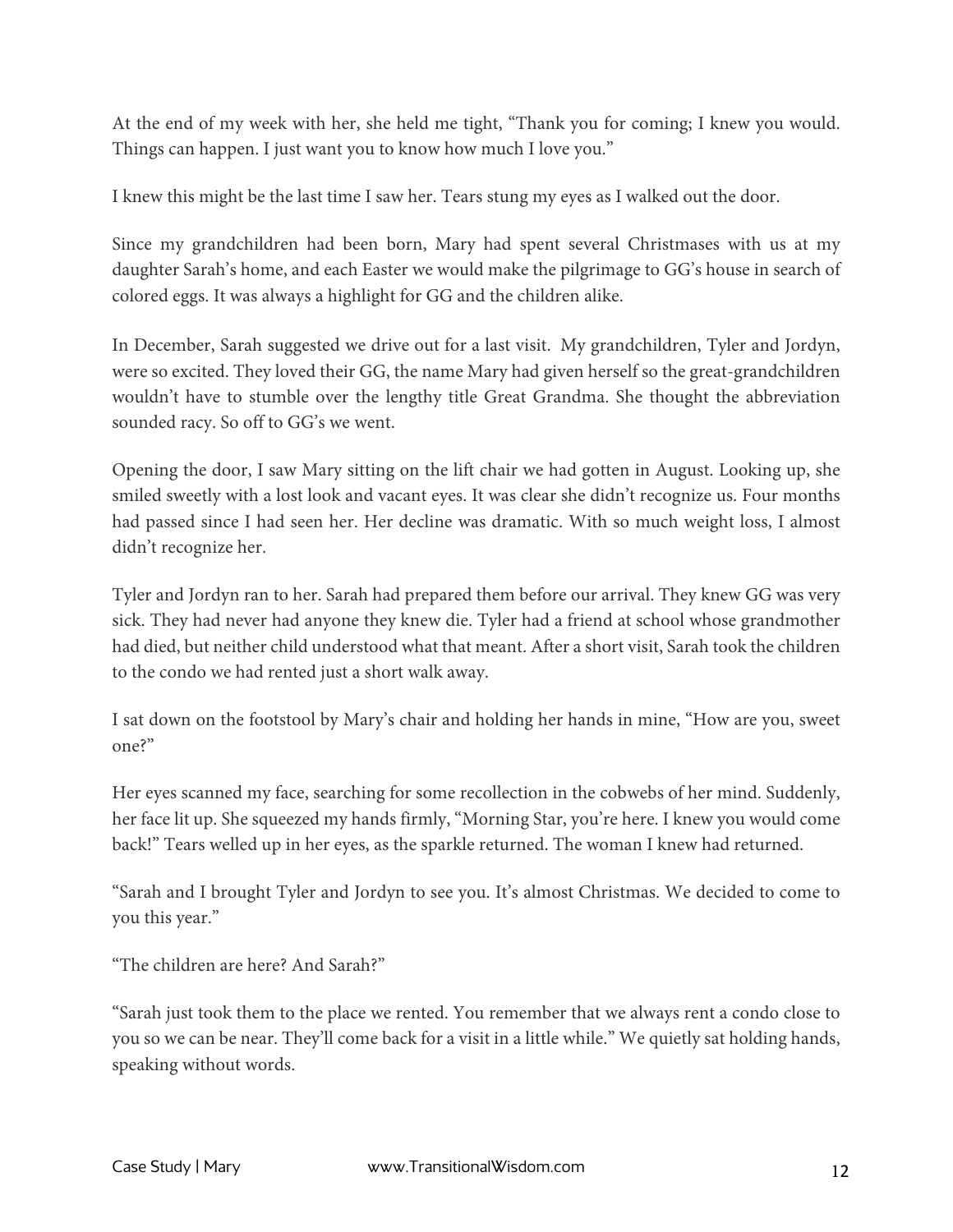The next few days went quickly. Tyler and Jordyn brought a ray of sunshine to all of us. Sarah had always been a wonderful and thoughtful granddaughter and asked for some alone time with Mary. Leaving them, the urchins followed me to the croquet green to play. We searched for the little cottontail bunnies that ran rampant along the path.

Outside, the children had questions about GG. Thoughtfully, four-year old Jordyn inquired, "When will GG get better?" Her furrowed brow expressed concern.

"Kids, I think we need to have a little chat," I said. Walking over to a low brick wall containing a flowerbed, we took a seat. "You both know that GG is very sick."

"Uh-huh," they both nodded. "So, when will she get better?" Tyler piped in.

"Honey, GG is very old. She is ninety years old! When people get very old, they can get sick, and not get better."

At six, Tyler had heard stories. Authoritatively he said, "My friend's grandma got old and she died."

"Yes, that can happen," I gently whispered.

"Is GG going to die?" Jordyn asked.

"Yes, sweetie. She is very sick, and she doesn't have the strength to get better. We don't know when she will die, but it will be soon."

"Can we go back and see her?" Tyler asked, "Because the next time we see her she will be dead."

So innocent were they. They asked questions about what happens when people die. I did my best to tell them what I believe. They were curious. Their questions were an effort to make sense of something we all wonder about.

That evening was our last. The caregiver was preparing Mary's medication. Sarah and I stood by as Jordyn bounded into GG's room, jumping up on her bed, her youthful energy in stark contrast to Mary's twilight years. Jordyn curled up next to her GG and stroked her head gently as she softly whispered, "It's OK, GG. I love you."

The sweetness of that moment will stay with me forever. Four generations present, all at different stages of our own lives, like the seasons of the heart. As the scripture says, a time to be born and a time to die.